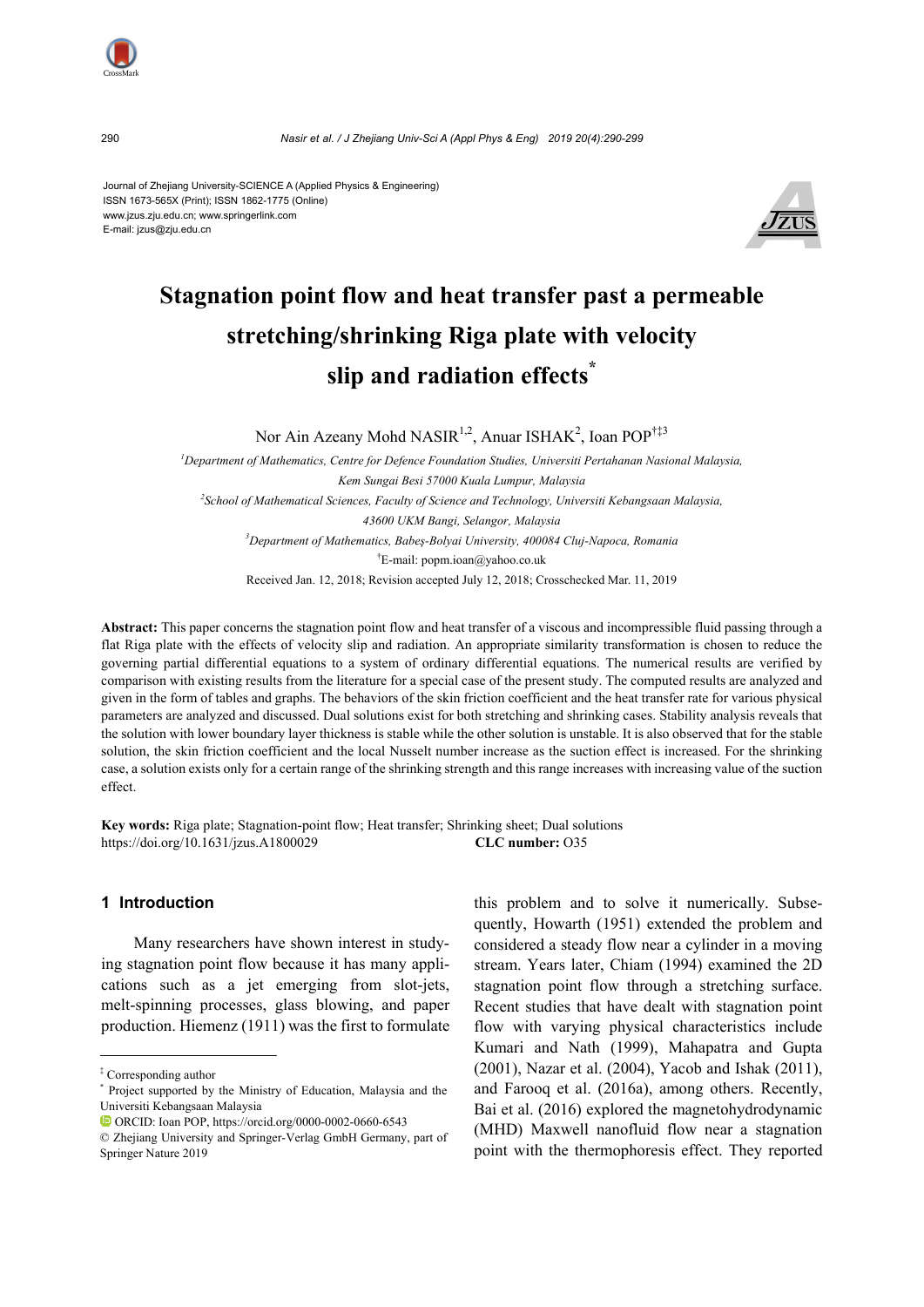that the computed result of velocity boundary layer thickness is inversely proportional to the stagnation parameter. Another study has been carried out by Hsiao (2016), who considered the stagnation MHD nanofluid mixed convection over a stretching sheet with the effects of a slip boundary. The numerical results revealed that the nano energy conversion produced a higher effect at lower values of the heat sink.

Since the slip velocity was shown to be important in micro devices (Torabi and Peterson, 2016), research has been carried out to explore its impact. One relevant investigation is that on the slip velocity in axially moving micro-concentric cylinders performed by Khadrawi and Al-Shyyab (2010). Assuming that there were no nonlinearities involved, they proposed an analytical solution and stated that the slip velocity at the inner surface is much greater than at the outer surface. Recently, Torabi and Peterson (2016) conducted a study on the impact of slip velocity on entropy generation in microporous channels. Many more studies on the effects of slip velocity have been carried out, for example Chen and Tian (2010), Aziz and Niedbalski (2011), Noghrehabadi et al. (2012), Malvandi and Ganji (2014), and Jha and Aina (2015).

Thermal radiation has an important role in industrial applications such as furnace design, plasma physics, and space craft aerodynamics. There has been much research into the effect of thermal radiation in various problems—for example, those of thermal radiation over a stretching sheet by Cortel (2008) and over a stretching sheet in a nanofluid by Hady et al. (2012). Oyelakin et al. (2016) explored the effect of thermal radiation on an unsteady Casson nanofluid and reported that radiation increases the temperature. Recently, Hsiao (2017a, 2017b, 2017c) investigated the effects of radiation on a stretching sheet in various fluids, while Khan et al. (2017b) studied nonlinear radiation and found that it increases the temperature for all cases considered in the study. Other researchers that have considered nonlinear radiation in their studies include Asadullah et al. (2016), Ahmed et al. (2017a, 2018), and Khan et al. (2017a, 2017c), among others.

However, there has been little research of the characteristics of fluid flows through a Riga plate. A Riga plate is widely known as electromagnetic actuator which comprises a span wise array of permanent magnets and alternating electrodes mounted on a surface (Hayat et al., 2016). It can be used to reduce the skin friction coefficient and pressure drag of a submarine by avoiding boundary layer separation (Farooq et al., 2016b). Among the early researchers who studied this kind of problem are Magyari and Pantokratoras (2011a), who initiated the investigation of the Blasius flow with mixed convection over Riga plates. Then, Hayat et al. (2016) extended the work to a nanofluid flow with variable thickness over a heated Riga plate. In the same year, Farooq et al. (2016b) studied the melting stagnation point flow with homogenous-heterogeneous reaction over variable thickness of a Riga plate. They reported that velocity distribution increased the modified Hartman number. Recently, a number of studies have been carried out on the flow over a Riga plate, such as Ahmad et al. (2016), Ahmed et al. (2017b, 2017c), Ayub et al. (2016), Hayat et al. (2017), and Iqbal et al. (2017).

Although some attention has been given to the flow over a Riga plate, there has been no investigation of the velocity slip and radiation effects of such a flow. Thus, the aim of the present study is to fill that gap. An analysis of stagnation point flow past a permeable stretching/shrinking Riga plate with the effect of velocity slip and radiation is proposed. It is worth mentioning that this work is different from that of Nasir et al. (2017) since they only focused on a quadratically stretching/shrinking surface while this work focusses on the stretching and shrinking Riga plates. The governing equations are reduced from nonlinear partial differential equations to second- and third-order nonlinear ordinary differential equations. The results are computed numerically using the widely used boundary value problem solver, bvp4c, in MATLAB software, together with a shooting technique. The stability of the solutions is analyzed to see the limitation of the bifurcation point and the growth of disturbance in the solutions.

#### **2 Problem formulation**

Consider a boundary layer stagnation point flow of a viscous and incompressible fluid past a permeable stretching/shrinking Riga plate with radiation and velocity slip effects as shown in Fig. 1, where *x* and *y*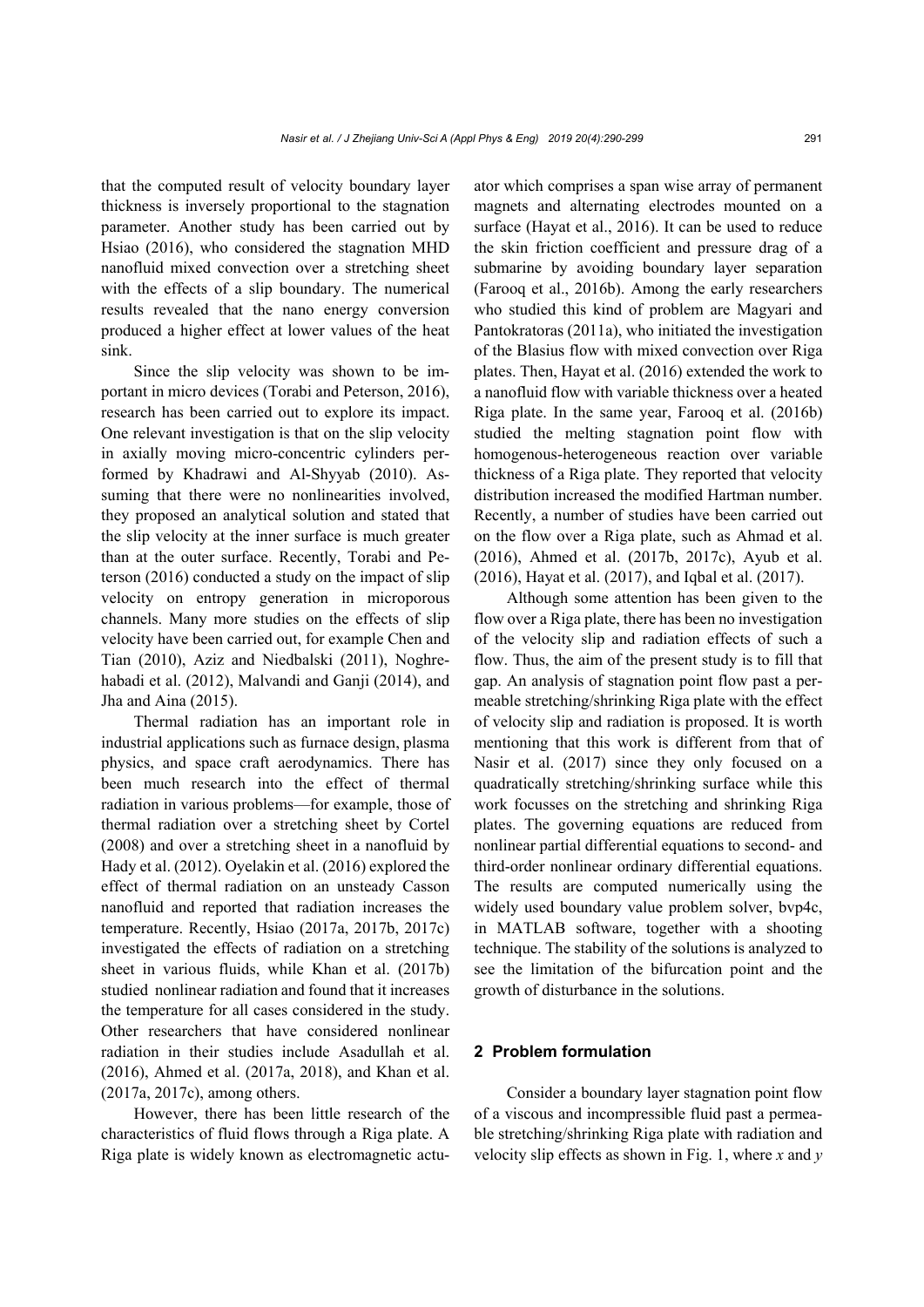are the Cartesian coordinates measured along the stretching/shrinking surface and normal to it. The flow takes place at  $y \ge 0$ . It is assumed that both velocities of the stretching/shrinking surface are  $u_w(x)$ and that of the ambient (inviscid) fluid is  $u_e(x)$ . It is also assumed that the constant temperature of the stretching/shrinking surface is  $T_w$ , while that of the ambient fluid is  $T_{\infty}$ . Further it is assumed that the constant mass velocity is  $v_0$  with  $v_0 < 0$  for suction and  $v_0$  $\geq 0$  for injection. Under these conditions, the governing boundary layer equations are (Pantokratoras and Magyari, 2009):

$$
\frac{\partial u}{\partial x} + \frac{\partial v}{\partial y} = 0,\tag{1}
$$

$$
\frac{\partial u}{\partial t} + u \frac{\partial u}{\partial x} + v \frac{\partial u}{\partial y}
$$
\n
$$
\frac{du}{du_{\theta}} = \frac{\partial^2 u}{\partial y} \frac{\pi j_0 M_0}{\pi} \left(\frac{\pi}{\pi}\right)
$$
\n(2)

$$
= u_{e} \frac{du_{e}}{dx} + v \frac{\partial u}{\partial y^{2}} + \frac{y_{0}u_{0}}{8\rho} \exp\left(-\frac{\pi}{\alpha_{1}} y\right),
$$
  

$$
\frac{\partial T}{\partial t} + u \frac{\partial T}{\partial x} + v \frac{\partial T}{\partial y}
$$
 (3)

$$
=\alpha \frac{\partial^2 T}{\partial y^2} + \frac{16\sigma^* T_\infty^3}{3k^* \rho C_{\text{p}}} \frac{\partial^2 T}{\partial y^2},
$$

along with the initial and boundary conditions:

$$
u = u_w(x) = \lambda U_w(x) + N \frac{\partial u}{\partial y},
$$
  
\n
$$
v = v_0, \quad T = T_w,
$$
  
\n
$$
u \rightarrow u_e(x) = ax, \quad T \rightarrow T_w \quad \text{as} \quad y \rightarrow \infty,
$$
  
\n
$$
(4)
$$

where *u* and *v* are the velocity components along the *x* and *y* axes, respectively, *t* is the time,  $\lambda$  is the constant stretching/shrinking parameter with *λ*>0 corresponding to the stretching and  $\lambda$ <0 to the shrinking sheet, and we assume that  $U_w(x)=ax$ , where *a* is a positive constant. Further,  $\alpha$  is the thermal diffusivity,  $\nu$  is the kinematic viscosity,  $\rho$  denotes the density,  $j_0$  represents the applied current density in the electrodes,  $M_0$ represents the magnetization of the permanent magnets,  $\alpha_1$  is the width for electrodes and magnets,  $\sigma^*$ denotes the Stefan-Boltzman constant,  $C_p$  is the specific heat at constant pressure,  $k^*$  denotes the mean absorption coefficient, and *N* is the velocity slip coefficient. We notice that the last term in Eq. (3) is the

radiation term based on the Roseland approximation (Magyari and Pantokratoras, 2011b).



**Fig. 1 Physical model of a Riga plate with shrinking sheet (a) and stretching sheet (b)**

#### **3 Solution for the steady problem**

In order to solve Eqs.  $(1)$ – $(3)$  subject to the boundary conditions Eq. (4), we assume that  $M_0 = x\tilde{M}_0$ , where  $\tilde{M}_0$  is the characteristic magnetization of the permanent magnets. Thus, we introduce the following similarity variables (Kuznetsov and Nield, 2010):

$$
u = \alpha x f'(\eta), \quad v = -\sqrt{\alpha \alpha} f(\eta),
$$
  

$$
\theta(\eta) = \frac{T - T_{\infty}}{T_{\infty} - T_{\infty}}, \quad \eta = \sqrt{\alpha / \alpha} y,
$$
 (5)

where primes denote differentiation with respect to *η*, *f* is the dimensionless stream function and *θ* is the dimensionless temperature. Substituting the variables Eq. (5) into Eqs. (1)–(3), it is found that the continuity equation Eq. (1) is automatically satisfied, and Eqs. (2) and (3) are reduced to the following ordinary (similarity) differential equations:

$$
Prf''' + ff'' + 1 - f'^2 + Qe^{-\eta} = 0,
$$
 (6)

$$
\left(1 + \frac{4}{3} \text{Rd}\right) \theta'' + f \theta' = 0,\tag{7}
$$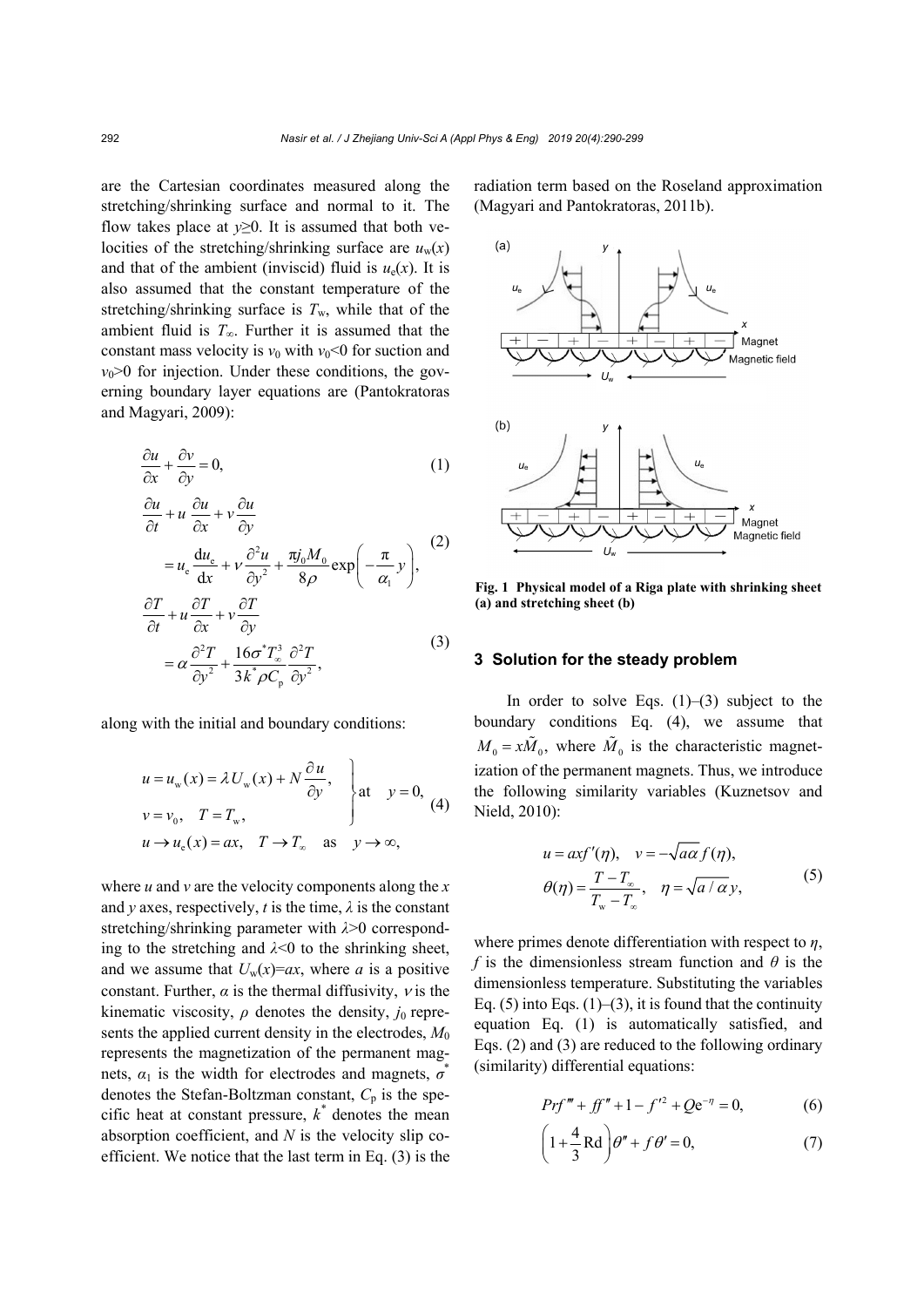subject to the boundary conditions:

$$
f(0) = S, f'(0) = \lambda + \beta f''(0), \quad \theta(0) = 1,
$$
  

$$
f'(\eta) \to 1, \quad \theta(\eta) \to 0 \quad \text{as} \quad \eta \to \infty.
$$
 (8)

Here *S* is the surface mass transfer parameter with *S*>0 for suction, *S*<0 for injection, and *S*=0 for the impermeable plate. *Pr* is the Prandtl number, Rd is the radiation parameter, *Q* is the modified Hartman number, and  $\beta$  is the velocity slip parameter, which are defined as

$$
S = -\frac{v_0}{\sqrt{a\alpha}}, \quad Pr = \frac{v}{\alpha}, \quad \text{Rd} = \frac{4\sigma^* T_{\infty}^3}{kk^*},
$$
  

$$
Q = \frac{\pi j_0 \tilde{M}_0}{8a^2 \rho}, \quad \beta = N \sqrt{a/\alpha}.
$$
 (9)

 $\ddot{\phantom{1}}$ 

It should be stressed that the use of the variables in Eq. (5) moves the Prandtl number from the energy equation Eq. (7) to the momentum equation Eq. (6). That is a new fact for stretching/shrinking sheet problems.

The physical quantities of practical interest are the skin friction or shear stress coefficient  $C_f$  and the local Nusselt number *Nux*, which are defined as

$$
C_{\rm f} = \frac{\tau_{\rm w}}{\rho U_{\rm w}^2}, \quad Nu_{\rm x} = \frac{xq_{\rm w}}{k(T_{\rm w} - T_{\rm w})},\tag{10}
$$

where  $\tau_w$  is the skin friction or the shear stresses, and  $q_w$  is the heat flux from the surface of the sheet, which are given by

$$
\tau_{w} = \mu \left( \frac{\partial u}{\partial y} \right)_{y=0},
$$
\n
$$
q_{w} = -k \left( 1 + \frac{4}{3} \text{Rd} \right) \left( \frac{\partial T}{\partial y} \right)_{y=0},
$$
\n(11)

where  $\mu$  is the dynamic viscosity

Substituting Eq. (5) into Eq. (10) and using Eq. (11), we can obtain:

$$
Re_x^{1/2} C_f = f''(0),
$$
  
\n
$$
Re_x^{-1/2} Nu_x = \left(1 + \frac{4}{3} \text{Rd}\right) \left[-\theta'(0)\right],
$$
\n(12)

where  $Re_x = u_e(x)x/a$  is the local Reynolds number.

#### **4 Flow stability**

In order to perform the stability analysis, a dimensionless similarity transformation is introduced as follows:

$$
U = aX \frac{\partial F}{\partial \eta}(\eta, \tau), \quad V = -\sqrt{a\alpha} F(\eta, \tau),
$$
  

$$
\theta(\eta, \tau) = \frac{T - T_{\infty}}{T_{\infty} - T_{\infty}}, \quad \eta = \sqrt{a/\alpha} Y, \quad \tau = at.
$$
 (13)

Hence, the unsteady equations Eqs. (2) and (3) respectively reduce to:

$$
Pr\frac{\partial^3 f}{\partial \eta^3} + f \frac{\partial^2 f}{\partial \eta^2} + 1 - \left(\frac{\partial f}{\partial \eta}\right)^2 + Qe^{-\eta} - \frac{\partial^2 f}{\partial \eta \partial \tau} = 0, (14)
$$

$$
\left(1 + \frac{4}{3} \text{Rd}\right) \frac{\partial^2 \theta}{\partial \eta^2} + f \frac{\partial \theta}{\partial \eta} - \frac{\partial \theta}{\partial \tau} = 0, \qquad (15)
$$

with boundary conditions:

$$
f(0,\tau) = S, \quad \frac{\partial f}{\partial \eta}(0,\tau) = \lambda + \beta \frac{\partial^2 f}{\partial \eta^2}(0,\tau),
$$
  
\n
$$
\theta(0,\tau) = 1,
$$
  
\n
$$
\frac{\partial f}{\partial \eta}(\eta,\tau) \to 1, \quad \theta(\eta,\tau) \to 0 \quad \text{as} \quad \eta \to \infty.
$$
 (16)

Following Weidman et al. (2006) and Rosca and Pop (2013), we employ basic equations with disturbances given by

$$
f(\eta, \tau) = f_0(\eta) + e^{-\gamma \tau} F(\eta),
$$
  
\n
$$
\theta(\eta, \tau) = h_0(\eta) + e^{-\gamma \tau} H(\eta),
$$
\n(17)

where *γ* is an unknown eigenvalue and  $F(\eta)$  and  $H(\eta)$ are small relative to  $f_0(\eta)$  and  $h_0(\eta)$  (Awaludin et al., 2016). Substituting Eq. (17) into the transformed unsteady equations Eqs. (14) and (15) gives:

$$
PrF''' + f_0F'' + (\gamma - 2f_0')F' + f_0''F = 0, \quad (18)
$$

$$
\left(1 + \frac{4}{3} \text{Rd}\right) H'' + f_0 H' + h'_0 F' + \gamma H = 0, \qquad (19)
$$

subject to the boundary conditions: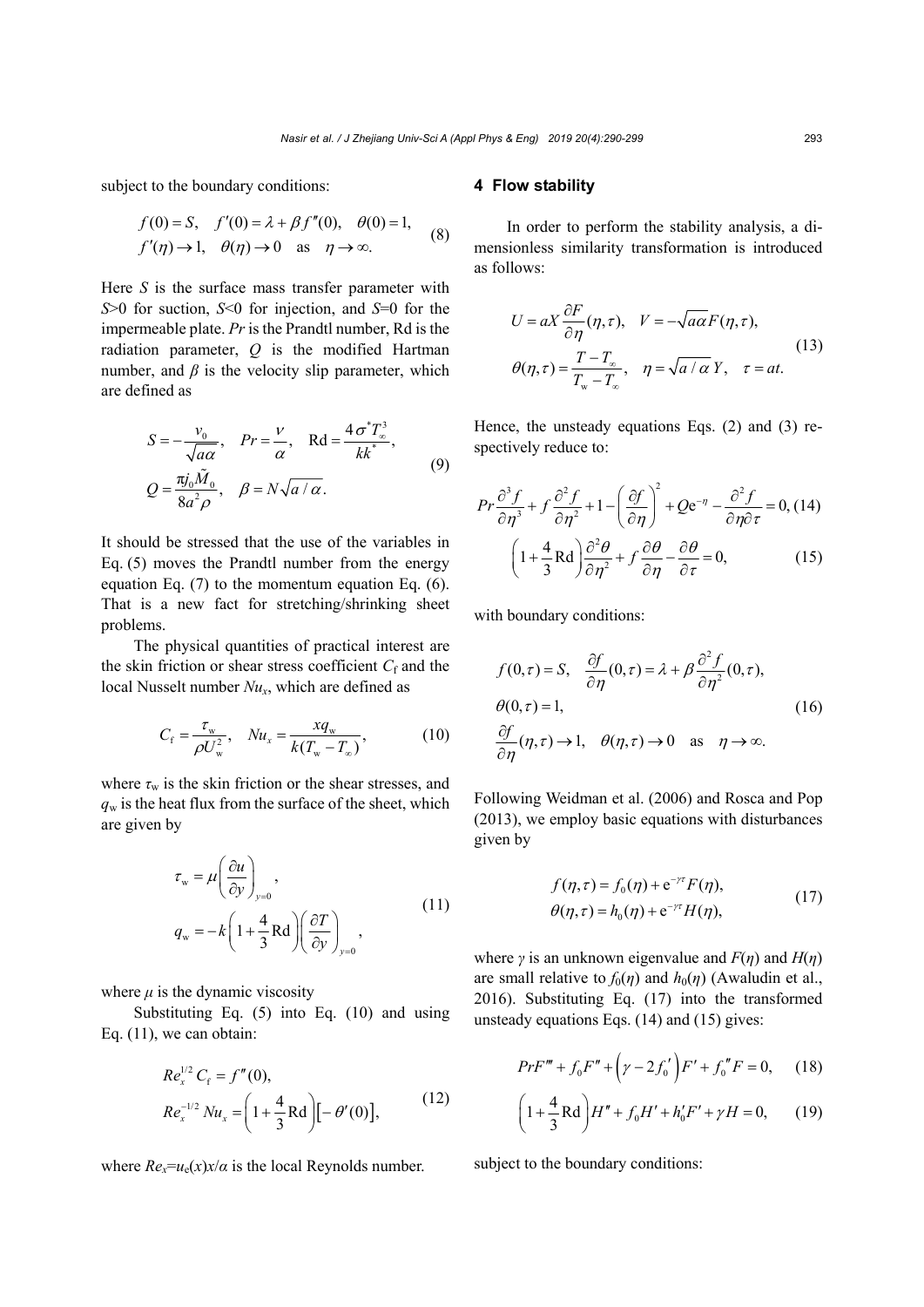$$
F(0) = 0, F'(0) = \beta F''(0), H(0) = 0,
$$
  

$$
F'(\eta) \to 0, H(\eta) \to 0 \text{ as } \eta \to \infty.
$$
 (20)

It is worth mentioning that, based on Eq. (17), if the smallest eigenvalue  $\gamma$  is negative then there is a growth of disturbance as time *τ* increases and thus the flow will become unstable. In contrast, if the smallest eigenvalue *γ* is positive, there is a decay of disturbance as time passes, and the flow is said to be stable.

#### **5 Results and discussion**

The objective of this section is to uncover the behaviors of the skin friction coefficient, local Nusselt number, velocity profiles, and temperature profiles corresponding to a variety of physical parameters. The nonlinear ordinary differential equations Eqs. (6) and (7) subjected to the boundary conditions Eq. (8) were solved numerically using a built-in boundary value problem solver in MATLAB software, namely bvp4c. The relative tolerance is set to  $10^{-10}$  to ensure the accuracy of the numerical results and the finite value of  $\eta \rightarrow \infty$  is chosen to be  $\eta = 15$ to establish the converging of the numerical results obtained later. Tables 1 and 2 show the comparisons of the numerical results with the earlier published results by Rosca et al. (2016), Abd El-Aziz (2016), and Nandy and Pop (2014) for validation purposes. As we can clearly see that all results are in good agreement and thus the present numerical results are validated.

Fig. 2 is plotted to see the relationship between the stretching/shrinking parameter *λ* and the skin friction coefficient  $Re<sub>x</sub><sup>1/2</sup>C<sub>f</sub>$  when the suction strength *S* is increased. As we can see, when *S* is increased, the solution domain for *λ* also increases. The minimum values of *λ* for which the solution exists for *S=*0, 2.5, 3.0, 3.5 are *λ*c=−1.699, −6.976, −9.361, −11.780, respectively. It is also noticeable that the second solution (lower branch solution) existed for  $\lambda_c < \lambda < 0$ (shrinking case) and *λ*≥0 (stretching case). This figure also emphasizes that the range of  $Re<sub>x</sub><sup>1/2</sup>C<sub>f</sub>$  increases as the value of the suction strength increases. Additionally, when  $\lambda=1$ ,  $Re_x^{1/2}C_f=0$ , due to the fluid and the boundary moving with the same velocity and thus not producing any friction at the fluid-solid interface (Sharma et al., 2014).

The variations of the local Nusselt number  $Re_x^{-1/2}Nu_x$  for suction strengths *S*=0, 2.5, 3.0, 3.5 are

|           | f''(0)        |              |                     |              |                      |              |  |
|-----------|---------------|--------------|---------------------|--------------|----------------------|--------------|--|
| λ         | Present study |              | Rosca et al. (2016) |              | Abd El-Aziz $(2016)$ |              |  |
|           | Upper branch  | Lower branch | Upper branch        | Lower branch | Upper branch         | Lower branch |  |
| $-0.2500$ | 1.4022408     |              | 1.402240            |              | 1.4022408            |              |  |
| $-0.5000$ | 1.4956697     |              | 1.495669            |              | 1.4956698            |              |  |
| $-0.7500$ | 1.4892982     |              | 1.489298            |              | 1.4892983            |              |  |
| $-1.0000$ | 1.3288168     | 0.000000     | 1.328816            | 0.000000     | 1.3288169            | 0.0000000    |  |
| $-1.1000$ | 1.1866802     | 0.049229     | 1.186680            | 0.049228     | 1.1866804            | 0.0492289    |  |
| $-1.1500$ | 1.0822311     | 0.116702     | 1.082231            | 0.116702     | 1.0822314            | 0.1167021    |  |
| $-1.2000$ | 0.9324733     | 0.233650     | 0.932473            | 0.233649     | 0.9324740            | 0.2336497    |  |
| $-1.2465$ | 0.5842816     | 0.554296     | 0.584281            | 0.554292     | 0.5842915            | 0.5542856    |  |

**Table 1 Comparison of**  $f''(0)$  **for**  $S = Q = Rd = 0$ **,**  $Pr = 1.0$ **, and**  $\lambda < 0$  **(shrinking sheet)** 

**Table 2 Comparison of**  $f''(0)$  **for**  $S=Q=Rd=0$ **,**  $Pr=1.0$ **, and**  $\lambda>0$  **(stretching sheet)** 

|     | f''(0)        |                       |                      |  |  |  |
|-----|---------------|-----------------------|----------------------|--|--|--|
| л   | Present study | Rosca et al. $(2016)$ | Nandy and Pop (2014) |  |  |  |
| 0.0 | 1.23258800    | 1.232587              | 1.232588             |  |  |  |
| 0.2 | 1.05113000    | 1.051129              | 1.051131             |  |  |  |
| 0.5 | 0.71329500    | 0.713294              | 0.713296             |  |  |  |
| 1.0 | 0.00000000    | 0.000000              | 0.000000             |  |  |  |
| 2.0 | $-1.88730700$ | $-1.887306$           | $-1.887307$          |  |  |  |
| 5.0 | $-10.2647490$ | $-10.264749$          | $-10.264751$         |  |  |  |
| 8.0 | $-21.6847996$ |                       |                      |  |  |  |
|     |               |                       |                      |  |  |  |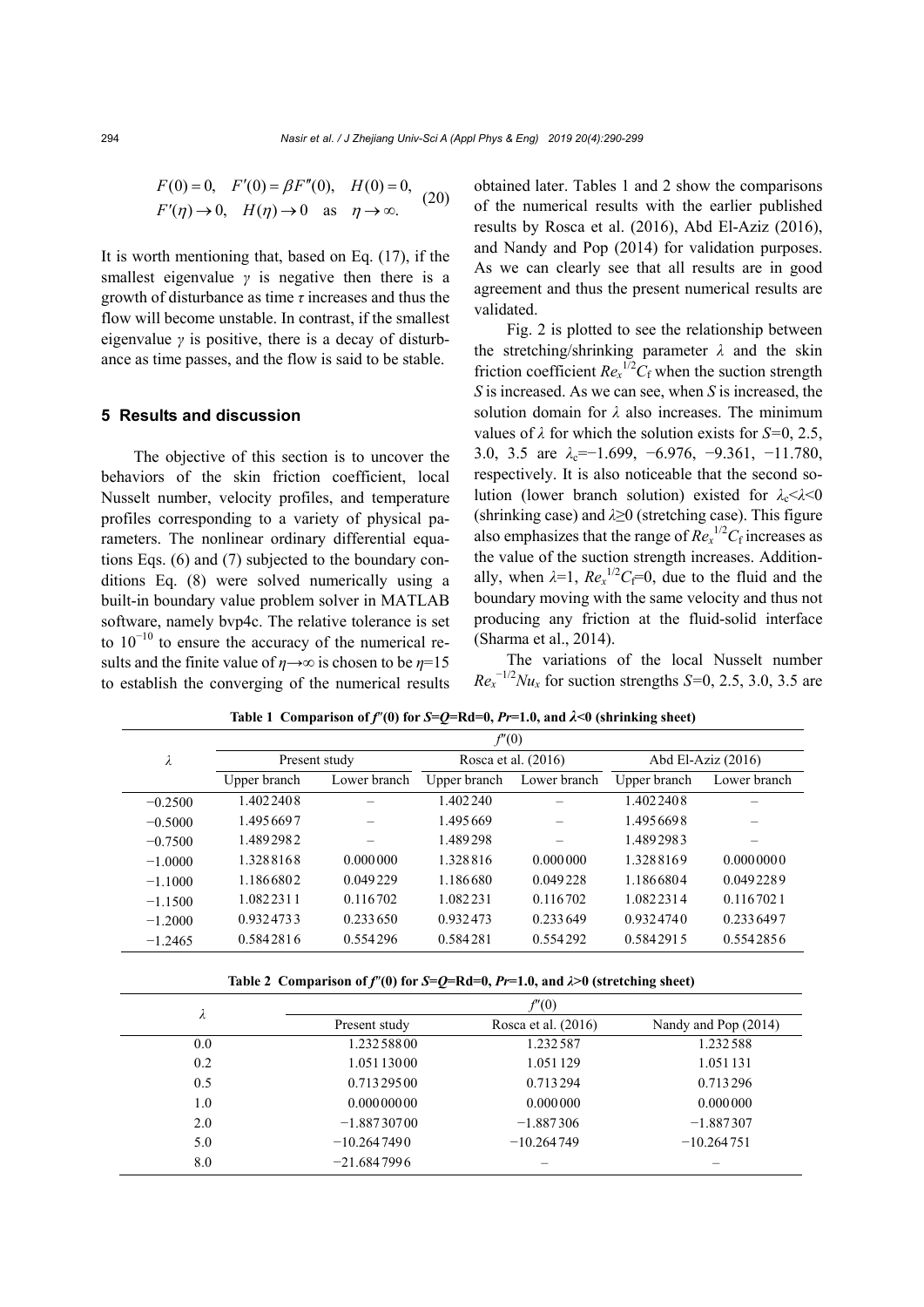shown in Fig. 3. Fig. 3 shows the same pattern as Fig. 2. The values of  $Re<sub>x</sub><sup>-1/2</sup>Nu<sub>x</sub>$  which represent the heat transfer rates at the surface increase as the strength of suction increases. This happens because suction increases the friction at the fluid-solid interface and, in consequence, increases the local Nusselt number  $Re_x^{-1/2}Nu_x$ . It is also demonstrated that the domain for *λ* increases and the values for critical *λ*<sup>c</sup> decrease as the strength of suction increases. It is the same as in Fig. 2 where dual solutions exist for both shrinking and stretching cases.



**Fig. 2 Variation of skin friction coefficient** *f***″(0) when suction,** *S***=0, 2.5, 3.0, 3.5 with** *Q***=0.6,** *β***=0.5,** *Pr***=1.0**



**Fig. 3** Variation of local Nusselt number  $Re_x^{1/2}Nu_x$  when

Fig. 4 shows the variation of the skin friction coefficient  $Re<sub>x</sub><sup>1/2</sup>C<sub>f</sub>$  with *S* for the shrinking case (*λ*=−2.0, −2.5, −3.0). It is clear that as *λ* increases, the domain of *S* increases. The critical values of *S* when *λ*=−2.0, −2.5, −3.0 are *S*<sub>c</sub>=0.2998, 0.6535, 0.9792, respectively. The value of  $Re<sub>x</sub><sup>1/2</sup>C<sub>f</sub>$  decreases as  $\lambda$ increases. Moreover, its range increases as suction *S*

increases. When  $S_c$ =0.9792, 0.6535, 0.2998, the values of  $Re_x^{1/2}C_f$  are 2.608, 2.041, 1.545, respectively. Dual solutions exist for all values of  $S > S<sub>c</sub>$ , while there is no solution when  $S \leq S_c$ .

The graph of  $Re<sub>x</sub><sup>-1/2</sup>Nu<sub>x</sub>$  is plotted for different values of *λ* as shown in Fig. 5. The local Nusselt number  $Re_x^{-1/2}Nu_x$  increases as  $\lambda$  decreases. It is observed that the domain for *S* decreases as the value of *λ* decreases. It is also observed that the range of  $Re_x^{-1/2}Nu_x$  decreases as the critical values of *S* increase. The second solution (lower branch solution) exists when  $S > S_c$ . It is shown that the values of  $Re_x^{-1/2}Nu_x$  when  $S_c=0.2998$ , 0.6535, 0.9831 are  $Re<sub>x</sub><sup>-1/2</sup>Nu<sub>x</sub>=1.448, 1.646, 1.8605, respectively.$ 



**Fig. 4** Variation of  $Re_x^{1/2}C_f$  when  $\lambda = -2.0, -2.5, -3.0$  with *Q***=0.6,** *β***=0.5,** *Pr***=1.0** 



**Fig. 5** Variation of  $Re_x^{-1/2}Nu_x$  when  $\lambda = -2.0, -2.5, -3.0$  with

The effect of the radiation parameter Rd on the temperature profiles,  $\theta(\eta)$  is illustrated in Fig. 6. It can be seen that the temperature distribution increases as the value of Rd increases. In addition, the thermal boundary layer thickness is enhanced for increased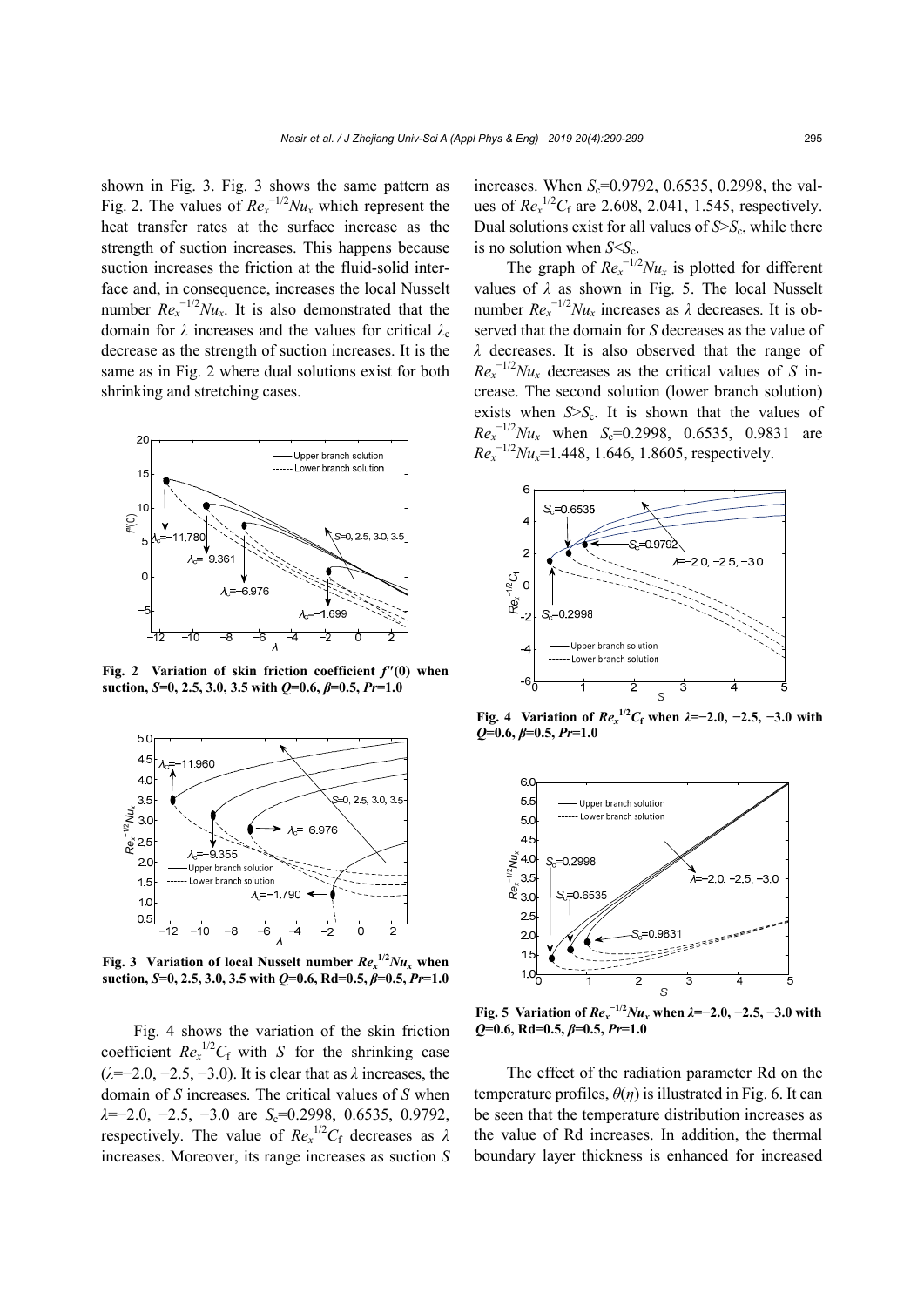values of the thermal radiation, Rd. This is due to the inter-atomic collisions which can cause the increase of the kinetic energy of the fluid molecule to change and thus will enhance the temperature distribution of the fluid.

The effects of slip velocity *β* on the velocity and the temperature can be seen in Figs. 7 and 8. Fig. 7 shows the influence of  $\beta$  towards the velocity profiles, *f*(*n*). It is clearly seen that the slip velocity  $\beta$ , enhances the velocity as *β* moves to higher values. This can be explained by Stoke's law which is related to the fluid density. Increasing the density of the fluid will result in an increase in the slip velocity and thus will increase the velocity difference between the fluid and the plate. Fig. 8 shows the impact of the slip parameter *β* on the temperature profiles *θ*(*η*). The temperature decreases as the slip strength increases. This is because the viscosity of the fluid tends to increase as its temperature decreases.

It is noticeable from Figs. 2 and 3 that dual solutions exist for both stretching and shrinking cases. A stability analysis is carried out to determine which of the solutions is stable and which is not. We solve the eigenvalue problem Eqs. (18)–(20), and find the smallest values *γ* in Eq. (17). Positive values of *γ* show that there is an initial decay of disturbance as time passes, *τ*→∞. In contrast, negative values of *γ* indicate initial growth of disturbance, and thus cause the instability of the flow. In Fig. 9, it is clearly shown that the positive values of  $\gamma$  (which represent the upper branch solution) show it is stable while the lower branch solution, which is represented by negative values of *γ*, is unstable. The change of sign of *γ* from positive to negative occurs at the bifurcation point *λ*=*λ*c.



**Fig. 6 Effect of Rd on temperature profile**  $\theta$ **(***η***) with**  $Q=0.6$ **,** *λ***=−2.0,** *β***=0.5,** *η***=15.0,** *Pr***=1.0,** *S***=2.0**



**Fig. 7** Effect of  $\beta$  on velocity profile  $f(\eta)$  with  $Q=0.6$ , **Rd=5.0,** *λ***=−2.0,** *η***=15.0,** *Pr***=1.0,** *S***=2.0** 



**Fig. 8** Effect of  $\beta$  on temperature profile  $\theta(\eta)$  with  $Q=0.6$ , **Rd=5.0,** *λ***=−2.0,** *Pr***=1.0,** *S***=2.0**



**Fig. 9 The smallest eigenvalues** *γ* **for selected values of** *λ* **with** *Pr***=1.0,** *β***=0.5, Rd=5.0** 

### **6 Conclusions**

The characteristics of a stretching/shrinking Riga plate have been analyzed with reference to the effects of velocity slip and radiation. Dual solutions have been found for both stretching and shrinking cases. A stability analysis has been carried out to deal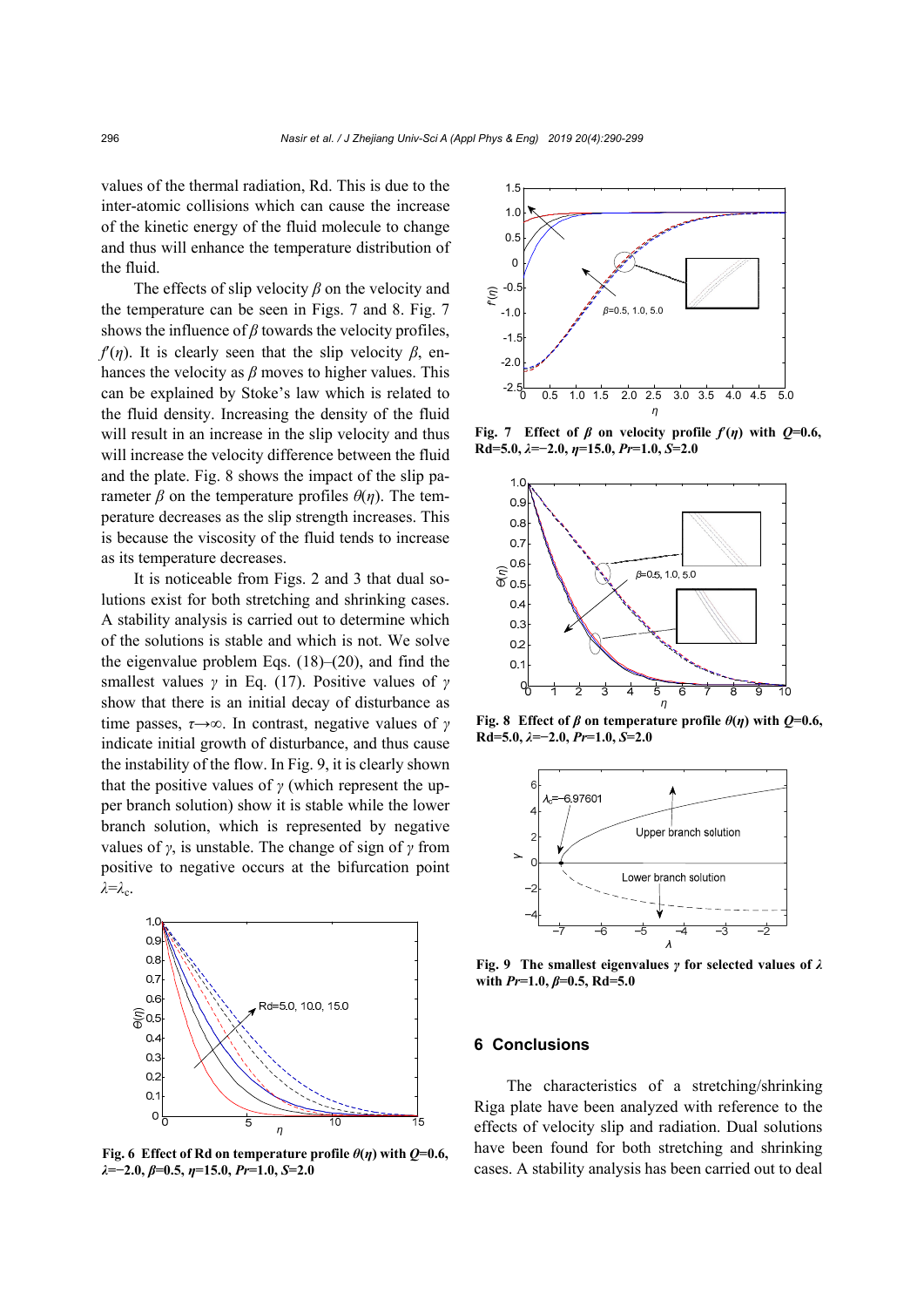with the dual solutions, and this determined which of the solutions is stable. It was found that the upper branch solution is stable and the lower branch solution is not. The numerical results can be summarized as follows:

1. The skin friction coefficient and the heat transfer rate increase as the strength of suction is increased.

2. The skin friction coefficient decreases as the stretching/shrinking parameter *λ* increases, for both solution branches.

3. The local Nusselt number which represents the heat transfer rate at the surface increases for the upper solution branch but decreases for the lower branch.

4. A higher value of radiation will result in an enhanced temperature.

5. Increasing the slip effect will enhance the velocity but decrease the temperature inside the boundary layer.

#### **References**

Abd El-Aziz M, 2016. Dual solutions in hydromagnetic stagnation point flow and heat transfer towards a stretching/ shrinking sheet with non-uniform heat source/sink and variable surface heat flux. *Journal of the Egyptian Mathematical Society*, 24(3):479-486.

https://doi.org/10.1016/j.joems.2015.09.004

Ahmad A, Asghar S, Afzal S, 2016. Flow of nanofluid past a Riga plate. *Journal of Magnetism and Magnetic Materials*, 402:44-48.

https://doi.org/10.1016/j.jmmm.2015.11.043

- Ahmed N, Khan U, Mohyud-Din ST, 2017a. Influence of nonlinear thermal radiation on the viscous flow through a deformable asymmetric porous channel: a numerical study. *Journal of Molecular Liquids*, 225:167-173.
- Ahmed N, Khan U, Mohyud-Din ST, 2017b. Influence of thermal radiation and viscous dissipation on squeezed flow of water between Riga plates saturated with carbon nanotubes. *Colloids and Surfaces A*: *Physicochemical and Engineering Aspects*, 522:389-398. https://doi.org/10.1016/j.colsurfa.2017.02.083
- Ahmed N, Khan U, Mohyud-Din ST, et al., 2017c. Shape effects of nanoparticles on the Squeezed flow between two Riga Plates in the presence of thermal radiation. *The European Physical Journal Plus*, 132(7):321. https://doi.org/10.1140/epjp/i2017-11576-7 https://doi.org/10.1016/j.molliq.2016.11.021
- Ahmed N, Khan U, Mohyud-Din ST, et al., 2018. A finite element investigation of the flow of a Newtonian fluid in dilating and squeezing porous channel under the influence of nonlinear thermal radiation. *Neural Computing and Applications*, 29(2):501-508.

https://doi.org/10.1007/s00521-016-2463-9

Asadullah M, Khan U, Ahmed N, et al., 2016. Analytical and numerical investigation of thermal radiation effects on flow of viscous incompressible fluid with stretchable convergent/divergent channels. *Journal of Molecular Liquids*, 224:768-775.

https://doi.org/10.1016/j.molliq.2016.10.073

- Awaludin IS, Weidman PD, Ishak A, 2016. Stability analysis of stagnation-point flow over a stretching/shrinking sheet. *AIP Advances*, 6(4):045308. https://doi.org/10.1063/1.4947130
- Ayub M, Abbas T, Bhatti MM, 2016. Inspiration of slip effects on electromagnetohydrodynamics (EMHD) nanofluid flow through a horizontal Riga plate. *The European Physical Journal Plus*, 131(6):193. https://doi.org/10.1140/epjp/i2016-16193-4
- Aziz A, Niedbalski N, 2011. Thermally developing microtube gas flow with axial conduction and viscous dissipation. *International Journal of Thermal Sciences*, 50(3):332- 340.

https://doi.org/10.1016/j.ijthermalsci.2010.08.003

- Bai Y, Liu XL, Zhang Y, et al., 2016. Stagnation-point heat and mass transfer of MHD Maxwell nanofluids over a stretching surface in the presence of thermophoresis. *Journal of Molecular Liquids*, 224:1172-1180. https://doi.org/10.1016/j.molliq.2016.10.082
- Chen S, Tian ZW, 2010. Simulation of thermal micro-flow using lattice Boltzmann method with Langmuir slip model. *International Journal of Heat and Fluid Flow*, 31(2):227-235.

https://doi.org/10.1016/j.ijheatfluidflow.2009.12.006

Chiam TC, 1994. Stagnation-point flow towards a stretching plate. *Journal of the Physical Society of Japan*, 63(6): 2443-2444.

https://doi.org/10.1143/JPSJ.63.2443

- Cortel R, 2008. Effects of viscous dissipation and radiation on the thermal boundary layer over a nonlinearly stretching sheet. *Physics Letters A*, 372(5):631-636. https://doi.org/10.1016/j.physleta.2007.08.005
- Farooq M, Khan MI, Waqas M, et al., 2016a. MHD stagnation point flow of viscoelastic nanofluid with non-linear radiation effects. *Journal of Molecular Liquids*, 221:1097- 1103.

https://doi.org/10.1016/j.molliq.2016.06.077

- Farooq M, Anjum A, Hayat T, et al., 2016b. Melting heat transfer in the flow over a variable thicked Riga plate with homogeneous-heterogeneous reactions. *Journal of Molecular Liquids*, 224:1341-1347. https://doi.org/10.1016/j.molliq.2016.10.123
- Hady FM, Ibrahim FS, Abdel-Gaied SM, et al., 2012. Radiation effect on viscous flow of a nanofluid and heat transfer over a nonlinearly stretching sheet. *Nanoscale Research Letters*, 7(1):229.

https://doi.org/10.1186/1556-276X-7-229

Hayat T, Abbas T, Ayub M, et al., 2016. Flow of nanofluid due to convectively heated Riga plate with variable thickness.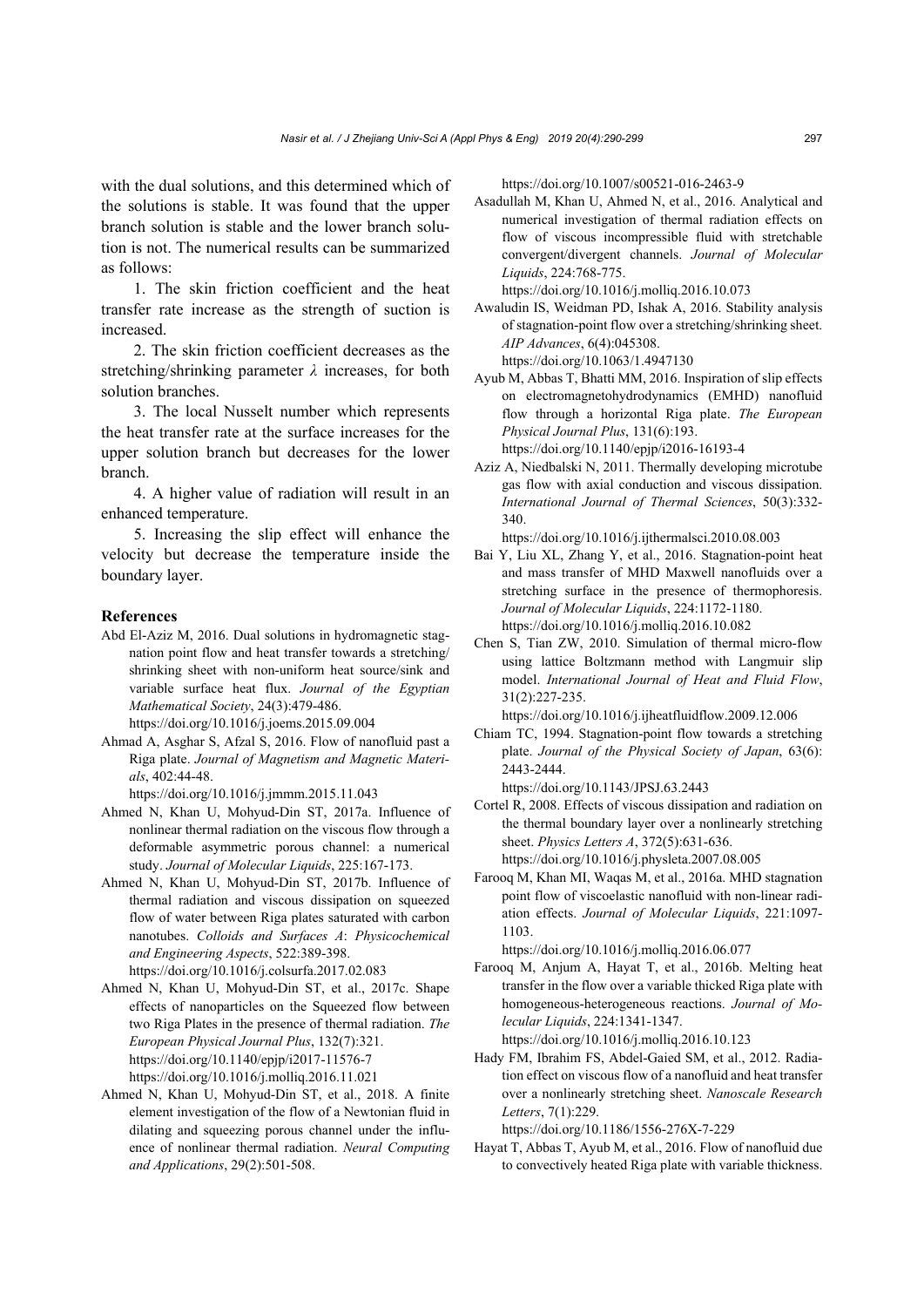*Journal of Molecular Liquids*, 222:854-862. https://doi.org/10.1016/j.molliq.2016.07.111

- Hayat T, Khan M, Imtiaz M, et al., 2017. Squeezing flow past a Riga plate with chemical reaction and convective conditions. *Journal of Molecular Liquids*, 225:569-576. https://doi.org/10.1016/j.molliq.2016.11.089
- Hiemenz K, 1911. Die Grenzschicht an einem in den gleichformingen Flussigkeitsstrom einge-tauchten graden Kreiszylinder. *Dingler's Polytechnisches Journal*, 326: 321-324 (in German).
- Howarth L, 1951. The boundary layer in three dimensional flow. Part II. The flow near a stagnation point. *Philosophical Magazine*, 42(7):1433-1440.
- Hsiao KL, 2016. Stagnation electrical MHD nanofluid mixed convection with slip boundary on a stretching sheet. *Applied Thermal Engineering*, 98:850-861. https://doi.org/10.1016/j.applthermaleng.2015.12.138
- Hsiao KL, 2017a. Combined electrical MHD heat transfer thermal extrusion system using Maxwell fluid with radiative and viscous dissipation effects. *Applied Thermal Engineering*, 112:1281-1288. https://doi.org/10.1016/j.applthermaleng.2016.08.208
- Hsiao KL, 2017b. Micropolar nanofluid flow with MHD and viscous dissipation effects towards a stretching sheet with multimedia feature. *International Journal of Heat and Mass Transfer*, 112:983-990.

https://doi.org/10.1016/j.ijheatmasstransfer.2017.05.042

- Hsiao KL, 2017c. To promote radiation electrical MHD activation energy thermal extrusion manufacturing system efficiency by using Carreau-nanofluid with parameters control method. *Energy*, 130:486-499. https://doi.org/10.1016/j.energy.2017.05.004
- Iqbal Z, Mehmood Z, Azhar E, et al., 2017. Numerical investigation of nanofluidic transport of gyrotactic microorganisms submerged in water towards Riga plate. *Journal of Molecular Liquids*, 234:296-308. https://doi.org/10.1016/j.molliq.2017.03.074
- Jha BK, Aina B, 2015. Mathematical modelling and exact solution of steady fully developed mixed convection flow in a vertical micro-porous-annulus. *Afrika Matematika*, 26(7-8):1199-1213.

https://doi.org/10.1007/s13370-014-0277-4

Khadrawi AF, Al-Shyyab A, 2010. Slip flow and heat transfer in axially moving micro-concentric cylinders. *International Communications in Heat and Mass Transfer*, 37(8):1149-1152.

https://doi.org/10.1016/j.icheatmasstransfer.2010.06.006

Khan U, Ahmed N, Bin-Mohsen B, et al., 2017a. Nonlinear radiation effects on flow of nanofluid over a porous wedge in the presence of magnetic field. *International Journal of Numerical Methods for Heat & Fluid Flow*, 27(1):48-63.

https://doi.org/10.1108/HFF-10-2015-0433

Khan U, Ahmed N, Mohyud-Din ST, et al., 2017b. Nonlinear radiation effects on MHD flow of nanofluid over a nonlinearly stretching/shrinking wedge. *Neural Computing*  *and Applications*, 28(8):2041-2050. https://doi.org/10.1007/s00521-016-2187-x

- Khan U, Abbasi A, Ahmed N, et al., 2017c. Particle shape, thermal radiations, viscous dissipation and joule heating effects on flow of magneto-nanofluid in a rotating system. *Engineering Computations*, 34(8):2479-2498. https://doi.org/10.1108/EC-04-2017-0149
- Kumari M, Nath G, 1999. Development of flow and heat transfer of a viscous fluid in the stagnation-point region of a three-dimensional body with a magnetic field. *Acta Mechanica*, 135(1-2):1-12. https://doi.org/10.1007/BF01179042
- Kuznetsov AV, Nield DA, 2010. Natural convective boundarylayer flow of a nanofluid past a vertical plate. *International Journal of Thermal Sciences*, 49(2):243-247. https://doi.org/10.1016/j.ijthermalsci.2009.07.015
- Magyari E, Pantokratoras A, 2011a. Aiding and opposing mixed convection flows over the Riga-plate. *Communications in Nonlinear Science and Numerical Simulation*, 16(8):3158-3167.

https://doi.org/10.1016/j.cnsns.2010.12.003

Magyari E, Pantokratoras A, 2011b. Note on the effect of thermal radiation in the linearized Rosseland approximation on the heat transfer characteristics of various boundary layer flows. *International Communications in Heat and Mass Transfer*, 38(5):554-556.

https://doi.org/10.1016/j.icheatmasstransfer.2011.03.006

Mahapatra TR, Gupta AS, 2001. Magnetohydrodynamic stagnation-point flow towards a stretching sheet. *Acta Mechanica*, 152(1-4):191-196. https://doi.org/10.1007/BF01176953

Malvandi A, Ganji DD, 2014. Mixed convective heat transfer of water/alumina nanofluid inside a vertical microchannel. *Powder Technology*, 263:37-44. https://doi.org/10.1016/j.powtec.2014.04.084

Nandy SK, Pop I, 2014. Effects of magnetic field and thermal radiation on stagnation flow and heat transfer of nanofluid over a shrinking surface. *International Communications in Heat and Mass Transfer*, 53:50-55.

https://doi.org/10.1016/j.icheatmasstransfer.2014.02.010

Nasir NAAM, Ishak A, Pop I, 2017. Stagnation-point flow and heat transfer past a permeable quadratically stretching/ shrinking sheet. *Chinese Journal of Physics*, 55(5): 2081-2091.

https://doi.org/10.1016/j.cjph.2017.08.023

Nazar R, Amin N, Filip D, et al., 2004. Unsteady boundary layer flow in the region of the stagnation point on a stretching sheet. *International Journal of Engineering Science*, 42(11-12):1241-1253. https://doi.org/10.1016/j.ijengsci.2003.12.002

Noghrehabadi A, Pourrajab R, Ghalambaz M, 2012. Effect of partial slip boundary condition on the flow and heat

transfer of nanofluids past stretching sheet prescribed constant wall temperature. *International Journal of Thermal Sciences*, 54:253-261.

https://doi.org/10.1016/j.ijthermalsci.2011.11.017